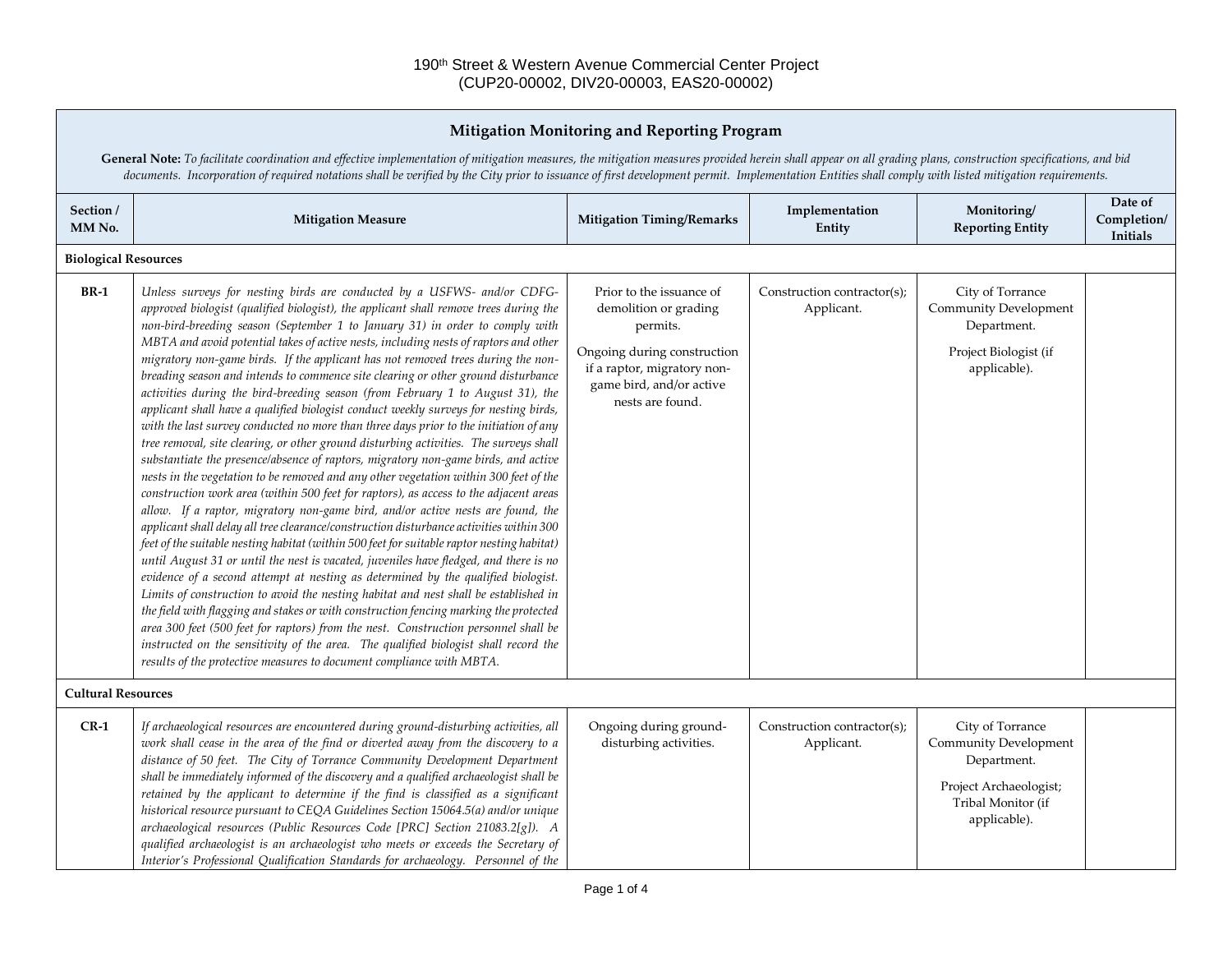## **Mitigation Monitoring and Reporting Program**

General Note: To facilitate coordination and effective implementation of mitigation measures, the mitigation measures provided herein shall appear on all grading plans, construction specifications, and bid *documents. Incorporation of required notations shall be verified by the City prior to issuance of first development permit. Implementation Entities shall comply with listed mitigation requirements.*

| Section /<br>MM No.      | <b>Mitigation Measure</b>                                                                                                                                                                                                                                                                                                                                                                                                                                                                                                                                                                                                                                                                                                                                                                                                                                                                                                                                                                                                                                                                                                                                                                                                                                                                                                                                                                                                                                                                                                                                                                                                                                                                                                                                                                        | <b>Mitigation Timing/Remarks</b>                 | Implementation<br>Entity                  | Monitoring/<br><b>Reporting Entity</b>                                                                        | Date of<br>Completion/<br>Initials |  |
|--------------------------|--------------------------------------------------------------------------------------------------------------------------------------------------------------------------------------------------------------------------------------------------------------------------------------------------------------------------------------------------------------------------------------------------------------------------------------------------------------------------------------------------------------------------------------------------------------------------------------------------------------------------------------------------------------------------------------------------------------------------------------------------------------------------------------------------------------------------------------------------------------------------------------------------------------------------------------------------------------------------------------------------------------------------------------------------------------------------------------------------------------------------------------------------------------------------------------------------------------------------------------------------------------------------------------------------------------------------------------------------------------------------------------------------------------------------------------------------------------------------------------------------------------------------------------------------------------------------------------------------------------------------------------------------------------------------------------------------------------------------------------------------------------------------------------------------|--------------------------------------------------|-------------------------------------------|---------------------------------------------------------------------------------------------------------------|------------------------------------|--|
|                          | proposed project shall not collect or move any archaeological materials or associated<br>materials. The qualified archaeologist shall be empowered to halt or divert ground<br>disturbing activities.                                                                                                                                                                                                                                                                                                                                                                                                                                                                                                                                                                                                                                                                                                                                                                                                                                                                                                                                                                                                                                                                                                                                                                                                                                                                                                                                                                                                                                                                                                                                                                                            |                                                  |                                           |                                                                                                               |                                    |  |
|                          | If the resource is classified as a significant cultural resource, the qualified<br>archaeologist shall make recommendations on the treatment and disposition of the<br>find. The final recommendations on the treatment and disposition of the find shall<br>be developed in accordance with all applicable provisions of PRC Section 21083.2<br>and CEQA Guidelines Sections 15064.5 and 15126.4. The Community<br>Development Department shall review and approve the recommendations prior to<br>implementation. The Community Development Department shall be provided with<br>a final report on the treatment and disposition of the finding prior to issuance of a<br>Certificate of Occupancy.                                                                                                                                                                                                                                                                                                                                                                                                                                                                                                                                                                                                                                                                                                                                                                                                                                                                                                                                                                                                                                                                                            |                                                  |                                           |                                                                                                               |                                    |  |
| <b>Geology and Soils</b> |                                                                                                                                                                                                                                                                                                                                                                                                                                                                                                                                                                                                                                                                                                                                                                                                                                                                                                                                                                                                                                                                                                                                                                                                                                                                                                                                                                                                                                                                                                                                                                                                                                                                                                                                                                                                  |                                                  |                                           |                                                                                                               |                                    |  |
| $GS-1$                   | In the event paleontological resources are encountered during construction, the City<br>of Torrance Community Development Department shall be immediately informed of<br>the discovery. All work shall cease in the area of the find and a qualified<br>paleontologist shall be retained by the applicant to evaluate the find before restarting<br>work in the area. The City shall require that all paleontological resources identified<br>on the project site be assessed and treated in a manner determined by the qualified<br>paleontologist. The paleontologist shall be empowered to halt or divert ground<br>disturbing activities. A qualified paleontologist is a paleontologist who meets the<br>Society of Vertebrate Paleontology (SVP) standards for Qualified Professional<br>Paleontologist, which is defined as an individual preferably with an M.S. or Ph.D.<br>in paleontology or geology who is experienced with paleontological procedures and<br>techniques, who is knowledgeable in the geology of California (preferably southern<br>California), and who has worked as a paleontological mitigation project supervisor<br>for a least one year.<br>Typically, fossils can be safely salvaged quickly by a single paleontologist and not<br>disrupt construction activity. In some cases, larger fossils (such as complete<br>skeletons or large mammal fossils) require more extensive excavation and longer<br>salvage periods. In this case, the paleontologist shall have the authority to<br>temporarily direct, divert or halt construction activity to ensure that the fossil(s) can<br>be removed in a safe and timely manner. Any significant paleontological resources<br>found during construction monitoring shall be prepared, identified, analyzed, and | Ongoing during ground-<br>disturbing activities. | Construction contractor(s);<br>Applicant. | City of Torrance<br><b>Community Development</b><br>Department.<br>Project Paleontologist (if<br>applicable). |                                    |  |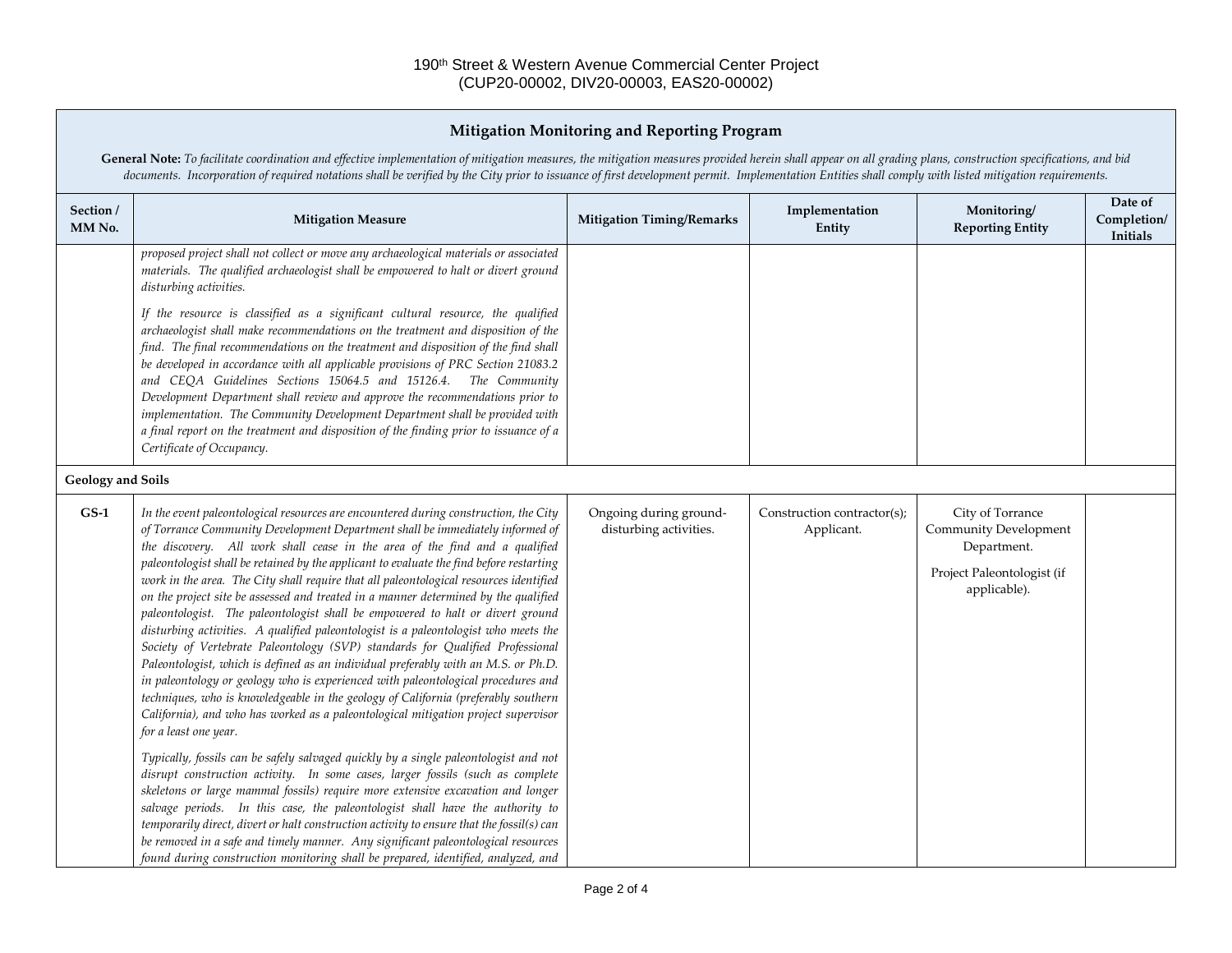## **Mitigation Monitoring and Reporting Program**

General Note: To facilitate coordination and effective implementation of mitigation measures, the mitigation measures provided herein shall appear on all grading plans, construction specifications, and bid *documents. Incorporation of required notations shall be verified by the City prior to issuance of first development permit. Implementation Entities shall comply with listed mitigation requirements.*

| Section /<br>MM No.                    | <b>Mitigation Measure</b>                                                                                                                                                                                                                                                                                                                                                                                                                                                                                                                                                                                                                                                         | <b>Mitigation Timing/Remarks</b>                                                          | Implementation<br>Entity                                                            | Monitoring/<br><b>Reporting Entity</b>                                                                               | Date of<br>Completion/<br>Initials |
|----------------------------------------|-----------------------------------------------------------------------------------------------------------------------------------------------------------------------------------------------------------------------------------------------------------------------------------------------------------------------------------------------------------------------------------------------------------------------------------------------------------------------------------------------------------------------------------------------------------------------------------------------------------------------------------------------------------------------------------|-------------------------------------------------------------------------------------------|-------------------------------------------------------------------------------------|----------------------------------------------------------------------------------------------------------------------|------------------------------------|
|                                        | permanently curated in an approved regional museum repository under the<br>oversight of the qualified paleontologist. The property owner shall relinquish<br>ownership of all paleontological resources to the local institution or designated<br>museum. Final disposition and location of the paleontological resources shall be<br>determined by the City. Fossils of undetermined significance at the time of collection<br>may also warrant curation at the discretion of the project paleontologist. Work in<br>the area of the discovery shall resume once the find is properly documented and the<br>qualified paleontologist authorizes resumption of construction work. |                                                                                           |                                                                                     |                                                                                                                      |                                    |
| <b>Hazards and Hazardous Materials</b> |                                                                                                                                                                                                                                                                                                                                                                                                                                                                                                                                                                                                                                                                                   |                                                                                           |                                                                                     |                                                                                                                      |                                    |
| $HM-1$                                 | A passive vapor mitigation system shall be installed at any buildings that would be<br>constructed at the southwest corner of the project site (in the area where the former<br>Unocal service station was previously located).                                                                                                                                                                                                                                                                                                                                                                                                                                                   | During construction.<br>Prior to the issuance of<br>Certificate of Occupancy.             | Construction contractor(s);<br>Applicant.                                           | City of Torrance<br><b>Community Development</b><br>Department.                                                      |                                    |
| $HM-2$                                 | A business risk tolerance evaluation shall be completed by the tenant of any building<br>constructed at the southwest corner of the project site (in the area where the former<br>Unocal service station was previously located). Recommendations from the business<br>risk tolerance evaluation to reduce vapors shall be implemented by the tenant of the<br>building.                                                                                                                                                                                                                                                                                                          | Prior to the issuance of<br>Certificate of Occupancy and<br>issuance of business license. | Applicant; Tenant of<br>building at the<br>southwestern portion of<br>project site. | City of Torrance<br><b>Community Development</b><br>Department.                                                      |                                    |
| $HM-3$                                 | An engineered vapor barrier shall be installed beneath any buildings or structures<br>constructed on the project site.                                                                                                                                                                                                                                                                                                                                                                                                                                                                                                                                                            | During construction.                                                                      | Construction contractor(s);<br>Applicant.                                           | City of Torrance<br><b>Community Development</b><br>Department.                                                      |                                    |
| $HM-4$                                 | During grading and excavation activities, the measures contained within the Site<br>Soil Mitigation Plan for the project site shall be implemented to limit the health risks<br>that may result from excavation and removal of contaminated soil.                                                                                                                                                                                                                                                                                                                                                                                                                                 | Ongoing during grading and<br>excavation activities.                                      | Construction contractor(s).                                                         | City of Torrance<br><b>Community Development</b><br>Department.                                                      |                                    |
| $HM-5$                                 | A state-licensed lead-based paint abatement contractor shall be retained to abate lead-<br>based paint on the existing building on the project site prior to any demolition<br>activity which may disturb the identified materials. Lead-based paint shall be<br>disposed of according to all state and local regulations.                                                                                                                                                                                                                                                                                                                                                        | Prior to the issuance of<br>demolition permit.                                            | Construction contractor(s);<br>Project lead-based paint<br>abatement contractor.    | City of Torrance<br><b>Community Development</b><br>Department.<br>Project Lead-Based Paint<br>Abatement Contractor. |                                    |